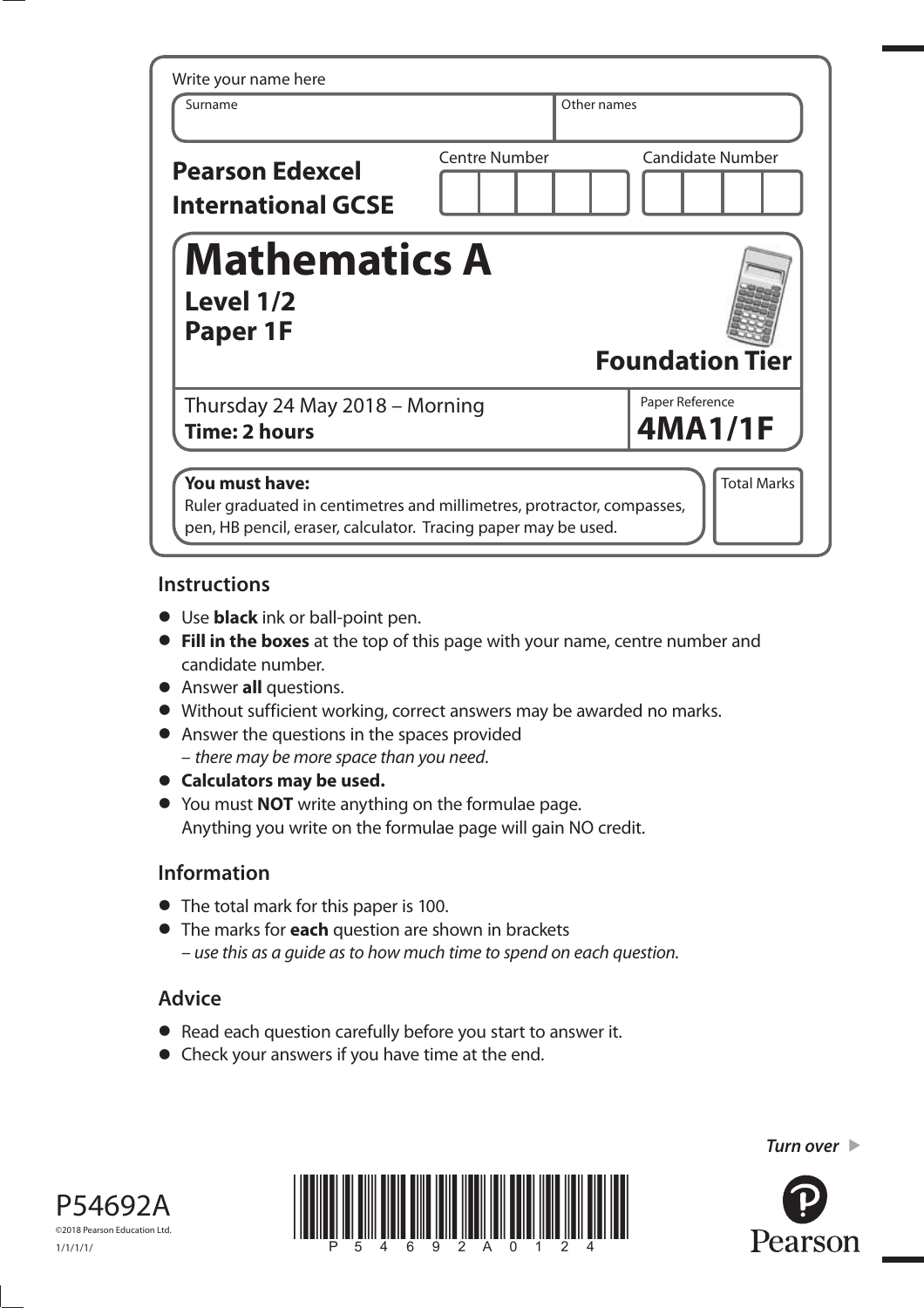

**DO NOT WRITE IN THIS AREA DO NOT WRITE IN THIS AREA DO NOT WRITE IN THIS AREA DO NOT WRITE IN THIS AREA DO NOT WRITE IN THIS AREA DO NOT WRITE IN THIS AREA DO NOT WRITE IN THIS AREA DO NOT WRITE IN THIS AREA DO NOT WRITE** 

**DOMOVIVITIER NEEDER** 

**DOOM ORIGINAL REGISTER** 

DO NOT WRITE IN THIS AREA

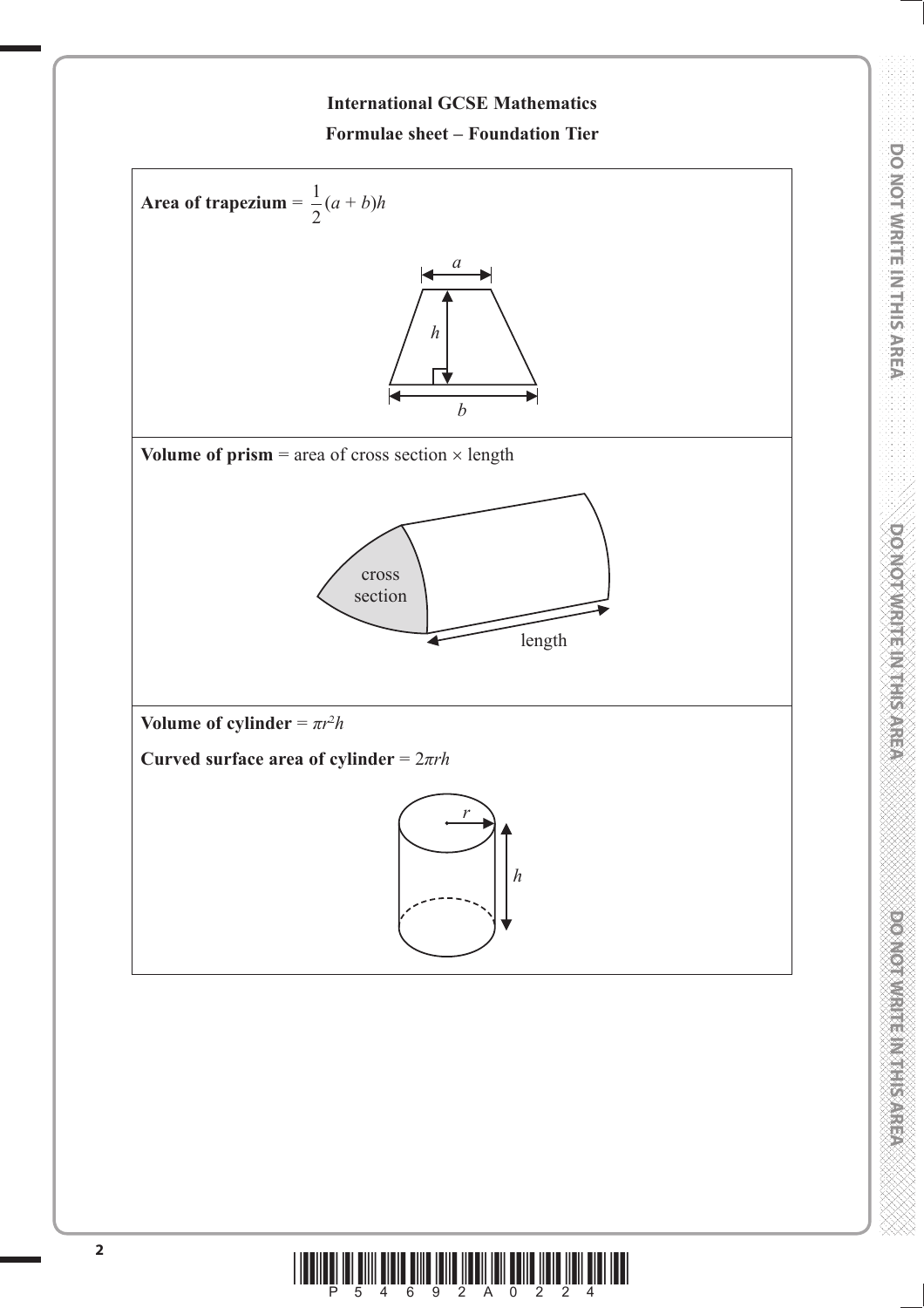

 **DO NOT WRITE IN THIS AREA DO NOT WRITE IN THIS AREA DO NOT WRITE IN THIS AREA DO NOT WRITE IN THIS AREA DO NOT** 

**RESPONDED MEANWHIPS ON STRUCK** 

**DOMOTAWRITE IN THIS AREA** 

**DO NOT WRITE IN THIS AREA**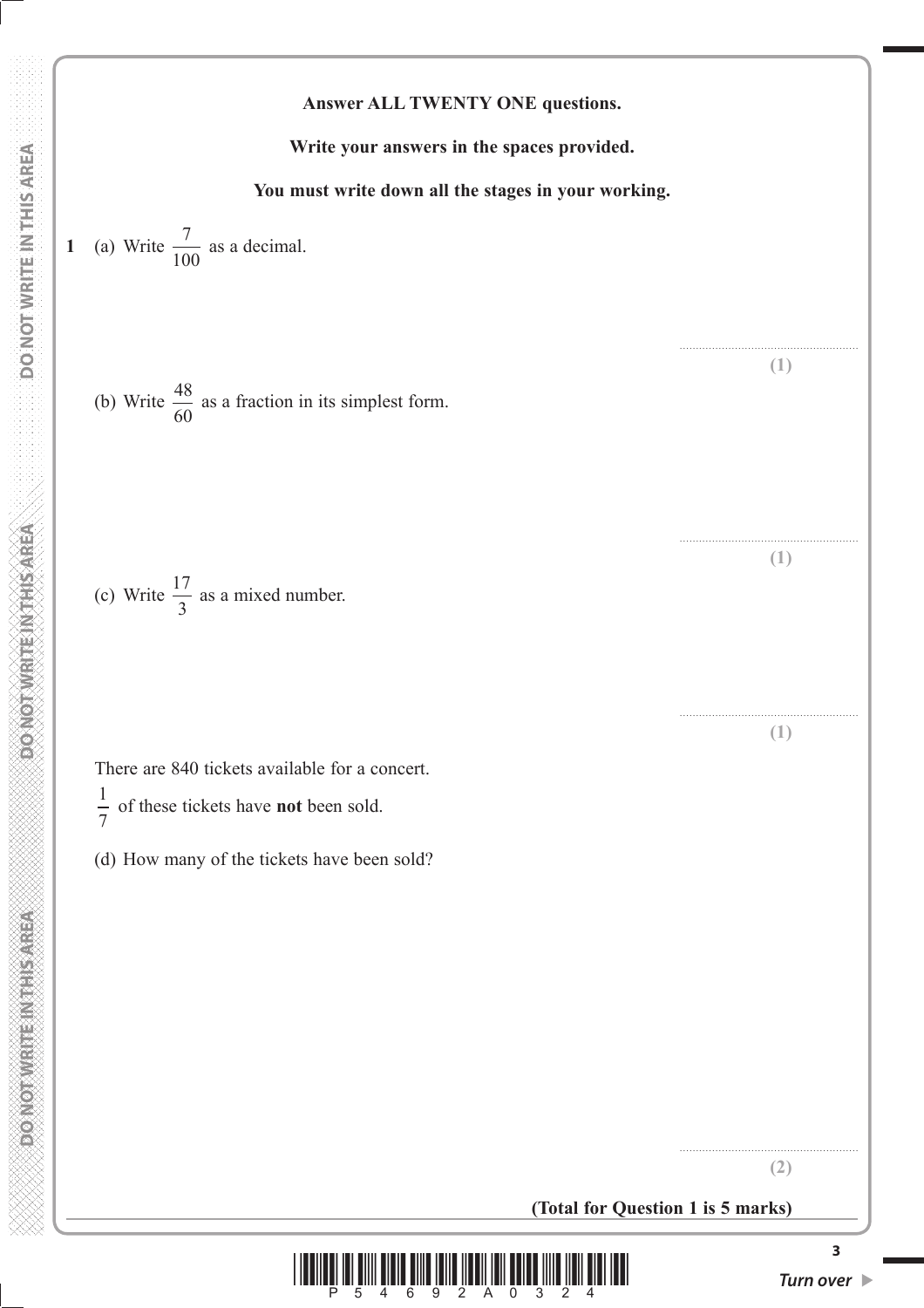

....................................................... **(1)**

....................................................... **(2)**

**DO NOT WRITE IN THIS AREA DO NOT WRITE IN THIS AREA DO NOT WRITE IN THIS AREA DO NOT WRITE IN THIS AREA DO NOT WRITE IN THIS AREA DO NOT WRITE IN THIS AREA DO NOT WRITE IN THIS AREA DO NOT WRITE IN THIS AREA DO NOT WRITE DO NOTWRITE IN THIS AREA** 

DO NOT WRITE IN THIS AREA

**DO NOT WRITEIN THE AREA** 

Great Britain won 27 gold medals.

(b) How many of the medals won by Great Britain were **not** gold medals?

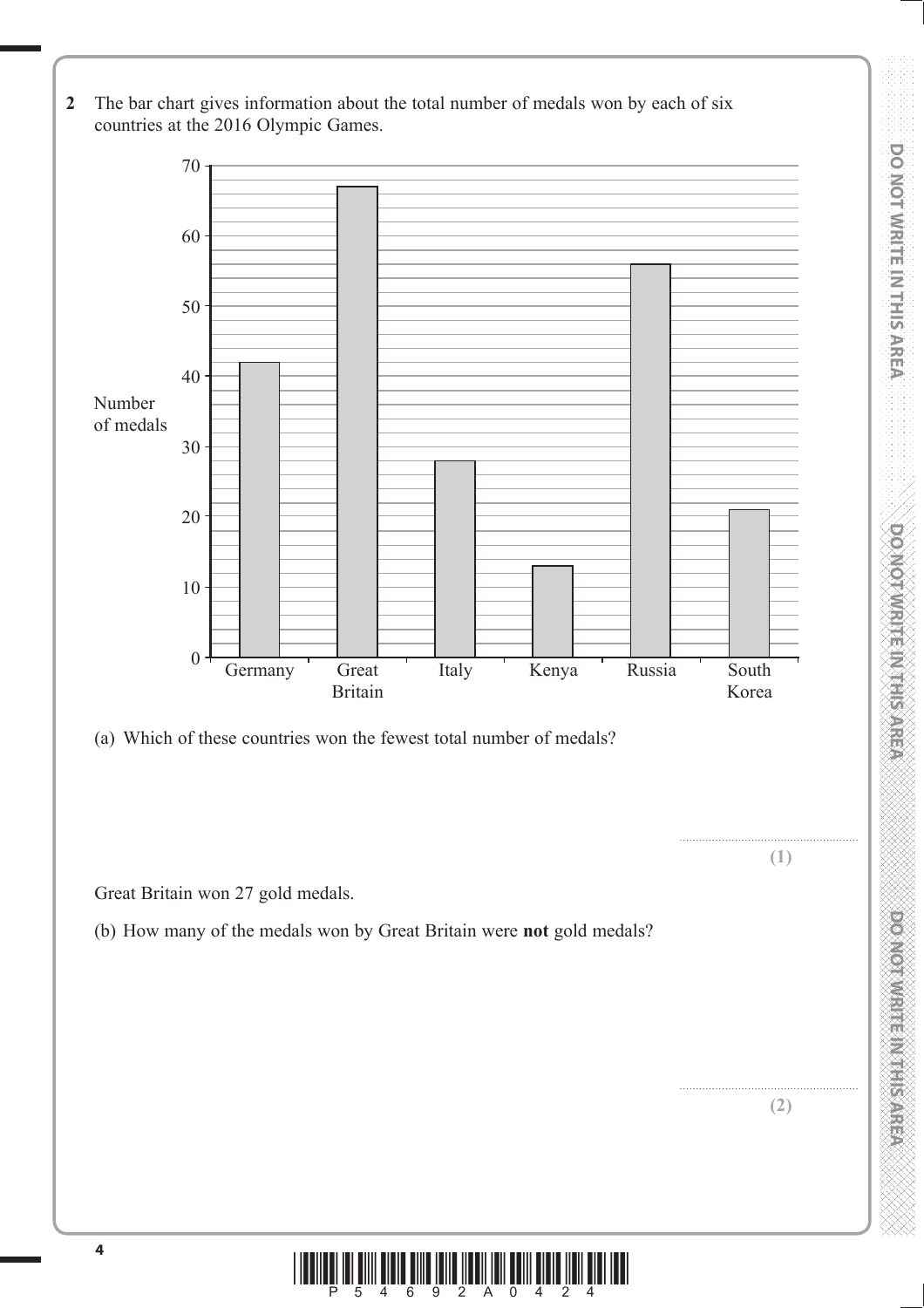**5** (c) Write down the ratio of the total number of medals won by Russia to the total number of medals won by Germany. Give your ratio in its simplest form. ....................................................... **(2)** The USA won 46 gold medals 37 silver medals 38 bronze medals (d) What fraction of the total number of medals won by the USA were gold medals? ....................................................... **(2) (Total for Question 2 is 7 marks) 3** (i) Write down the mathematical name of this 3-D shape. ....................................................... (ii) How many faces does the shape have? ....................................................... (iii) How many vertices does the shape have? ....................................................... **(Total for Question 3 is 3 marks)**

 **DO NOT WRITE IN THIS AREA DO NOT WRITE IN THIS AREA DO NOT WRITE IN THIS AREA DO NOT WRITE IN THIS AREA DO NOT** 

**MONOTHER REPAIRING CONFORM** 

**ABOVA CLARATE IN STRACTED** 

**DO NOT WRITE IN THIS AREA** 

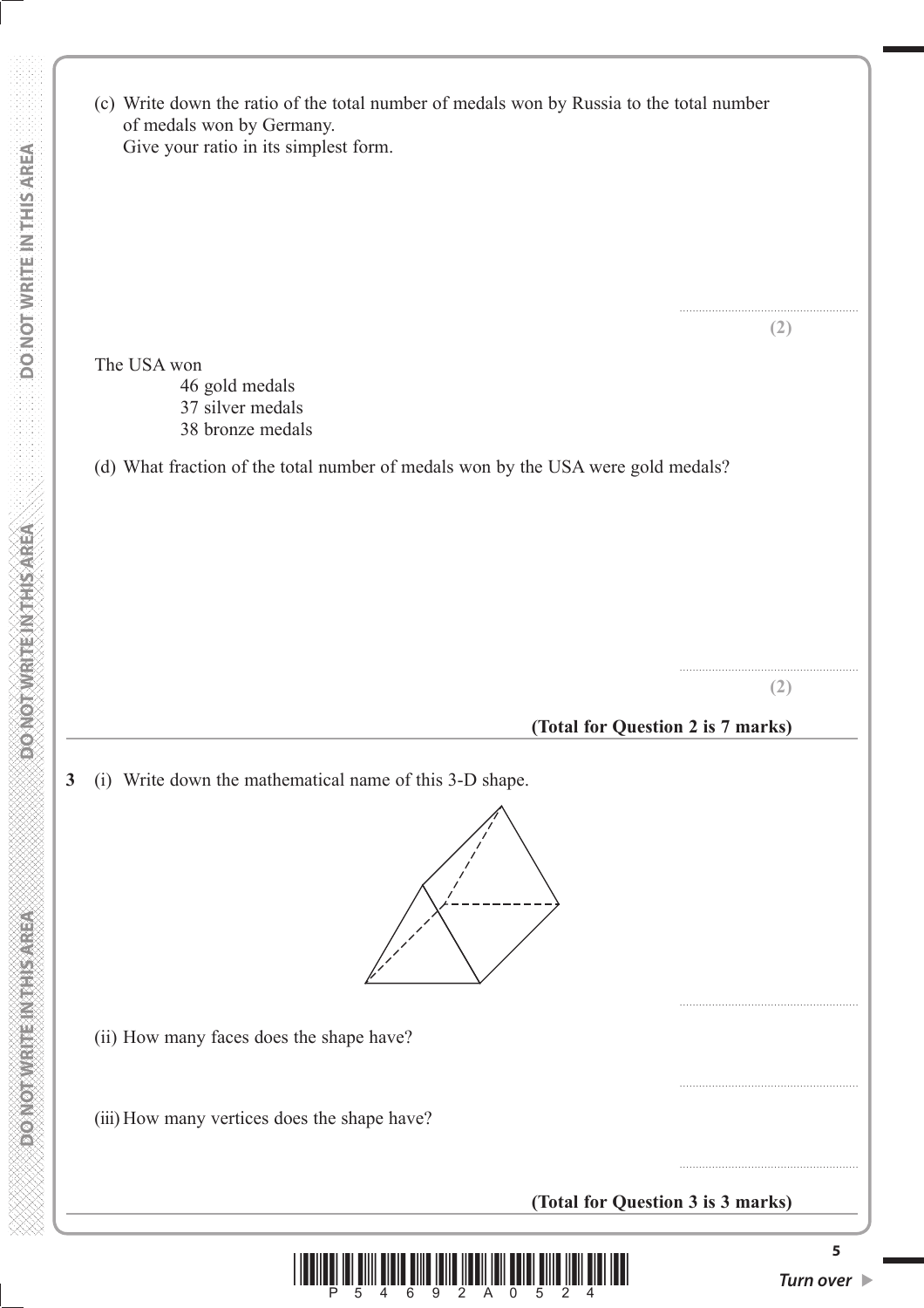| $\overline{\mathbf{4}}$ | (a) Change 650 centimetres into metres.                                                                        |             |                                  |
|-------------------------|----------------------------------------------------------------------------------------------------------------|-------------|----------------------------------|
|                         |                                                                                                                |             |                                  |
|                         |                                                                                                                |             |                                  |
|                         |                                                                                                                |             |                                  |
|                         |                                                                                                                | metres      |                                  |
|                         |                                                                                                                | (1)         |                                  |
|                         | (b) Change 8 litres into millilitres.                                                                          |             |                                  |
|                         |                                                                                                                |             | <b>DO NOT WRITE IN THIS AREA</b> |
|                         |                                                                                                                |             |                                  |
|                         |                                                                                                                |             |                                  |
|                         |                                                                                                                | millilitres |                                  |
|                         |                                                                                                                | (1)         |                                  |
|                         | Memona has a 6kg sack of rice and some empty bags.<br>She fills each bag with 475 grams of rice from the sack. |             |                                  |
|                         | (c) How many bags can Memona completely fill with rice?                                                        |             | <b>DOMOTAME INTERFERE</b>        |
|                         |                                                                                                                |             |                                  |
|                         |                                                                                                                |             |                                  |
|                         |                                                                                                                |             |                                  |
|                         |                                                                                                                |             |                                  |
|                         |                                                                                                                |             |                                  |
|                         |                                                                                                                |             |                                  |
|                         |                                                                                                                |             |                                  |
|                         |                                                                                                                |             |                                  |
|                         |                                                                                                                |             |                                  |
|                         |                                                                                                                |             |                                  |
|                         |                                                                                                                |             |                                  |
|                         |                                                                                                                | (3)         |                                  |
|                         | (Total for Question 4 is 5 marks)                                                                              |             |                                  |
|                         |                                                                                                                |             |                                  |
|                         |                                                                                                                |             |                                  |
|                         |                                                                                                                |             | <b>PONDATION CONTROL</b>         |
|                         |                                                                                                                |             |                                  |
|                         |                                                                                                                |             |                                  |
|                         |                                                                                                                |             |                                  |
|                         |                                                                                                                |             |                                  |

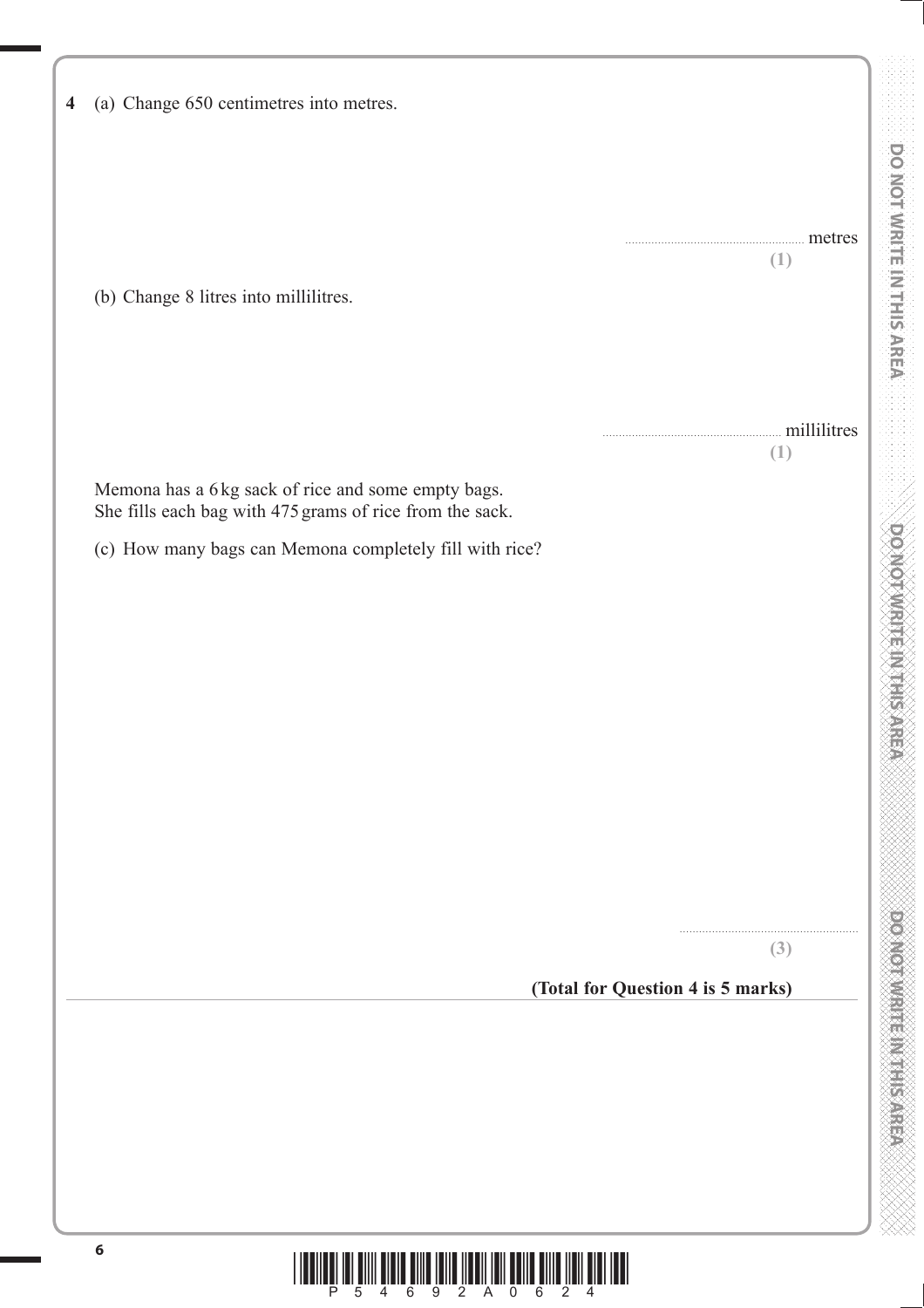| (a) Simplify $6x + 8x - 3x$<br>$5\overline{)}$ |                                          |
|------------------------------------------------|------------------------------------------|
| (b) Simplify $4e \times 5f$                    | (1)                                      |
| (c) Solve $8p = 24$                            | (1)                                      |
| (d) Solve $k - 4 = 13$                         | $p = \dots$<br>(1)                       |
| (e) Simplify $10t + 4d - 3t + 2d$              | (1)                                      |
|                                                | (2)<br>(Total for Question 5 is 6 marks) |

 **DO NOT WRITE IN THIS AREA DO NOT WRITE IN THIS AREA DO NOT WRITE IN THIS AREA DO NOT WRITE IN THIS AREA DO NOT** 

**DONOTWEITEIN THIS AREA** 

DO NOT WRITE IN THIS AREA

**DO NOT WRITE IN THIS AREA** 



**7**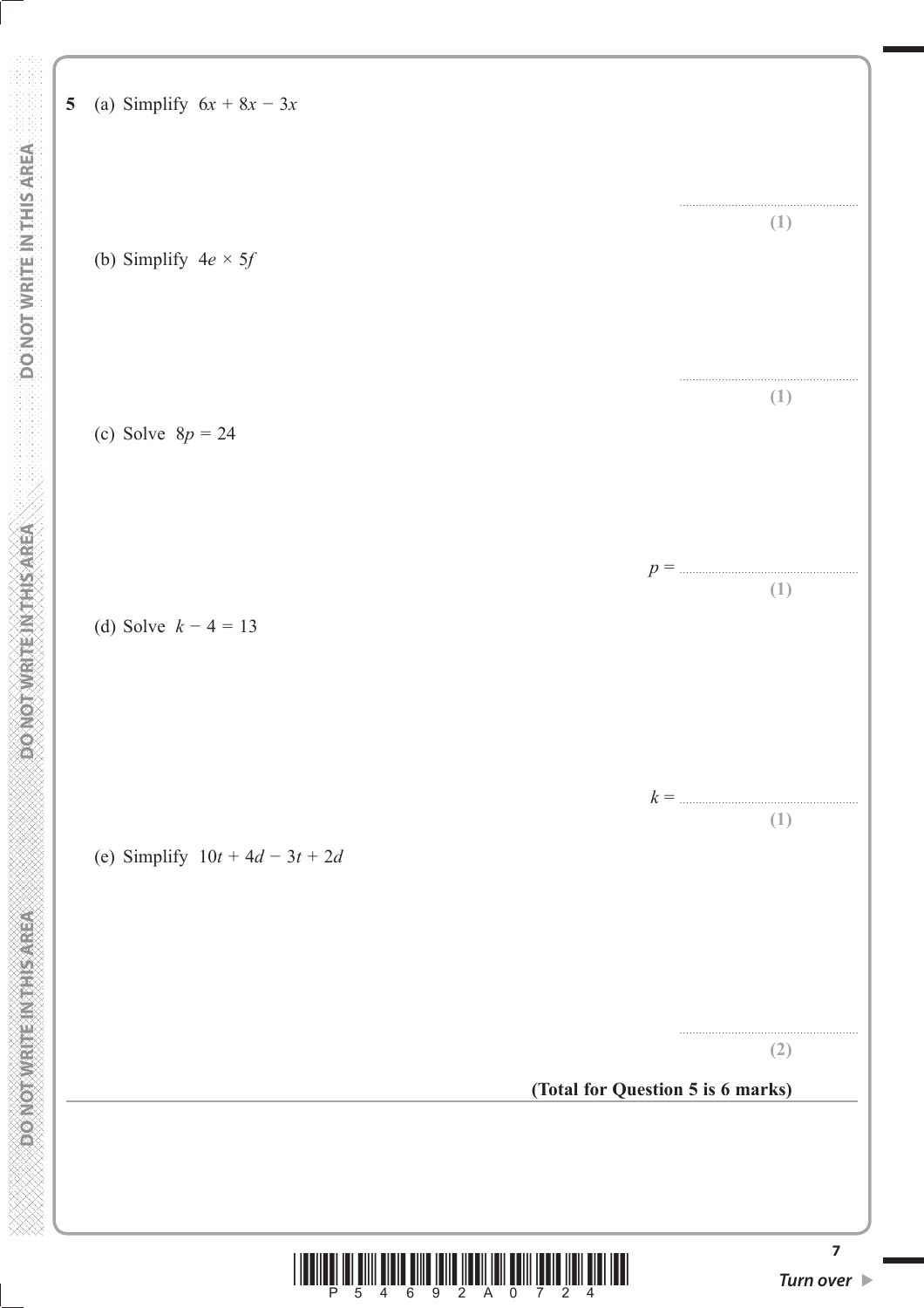**6** The two-way table shows some information about where 50 people went for their last holiday.

|             | UK | Africa | <b>USA</b> | Total |
|-------------|----|--------|------------|-------|
| <b>Male</b> |    |        |            | 23    |
| Female      | 16 |        |            |       |
| Total       |    | 16     |            | 50    |

#### (a) Complete the table.

**(3)**

**(2)**

(b) What percentage of these 50 people were female **and** went on holiday in Africa?

....................................................... %

### **(Total for Question 6 is 5 marks)**

**7** 3 kg of potatoes and 2 kg of apples cost a total of £7.33 4 kg of potatoes cost £3.80

Work out the cost of 1 kg of apples.

DO NOT WRITE IN THIS AREA

DOMOTWRITE METERS AREA

 $f_{\perp}$ 

**(Total for Question 7 is 4 marks)**

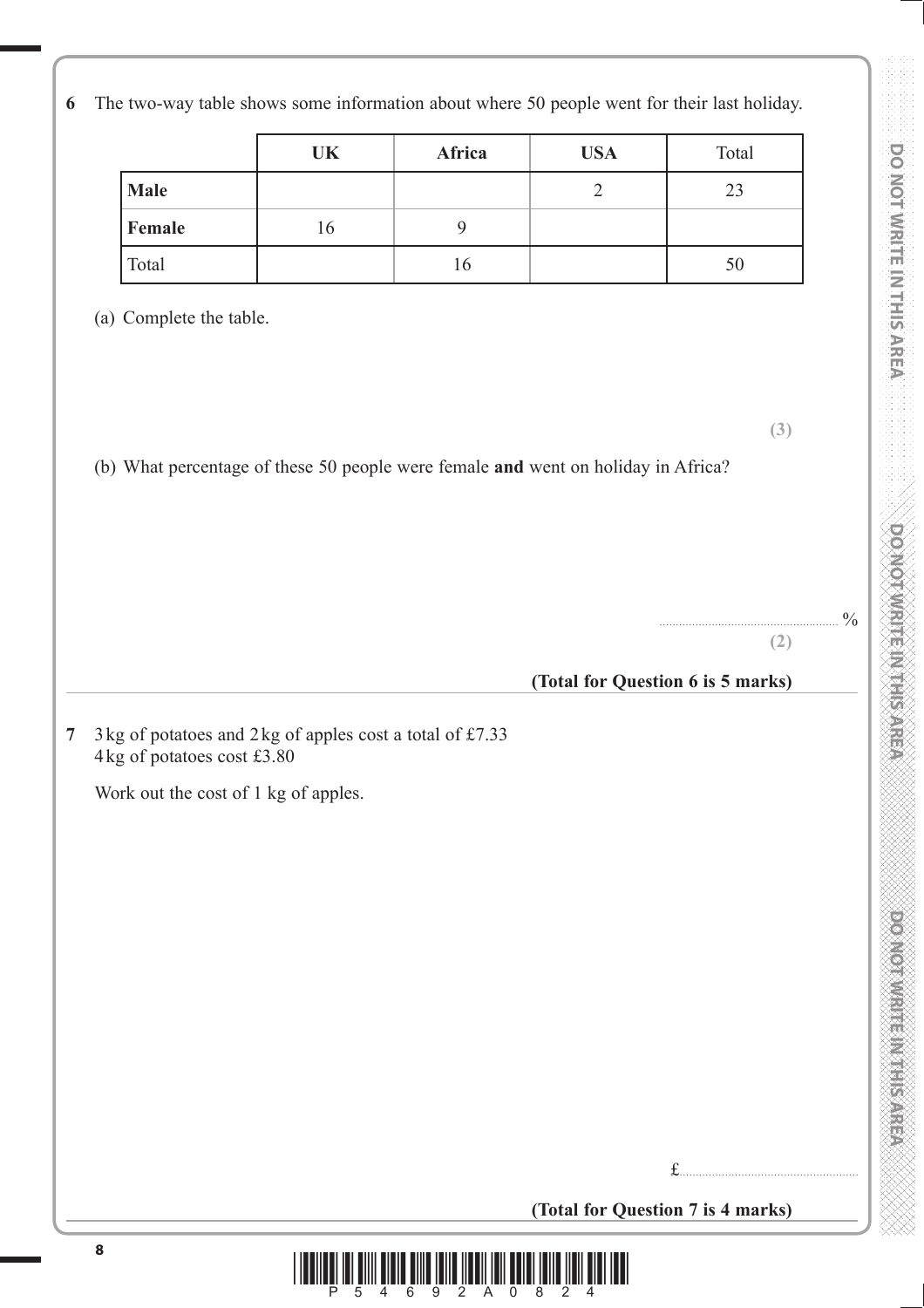**DOMORWINER NATHS AREA** 

**DONOT WRITEINTHIS AREA** 

**8**



*ABCD* is a quadrilateral. *ADE* is an equilateral triangle. *DCF* is a straight line.

 Work out the size of angle *EAB*. Give a reason for each stage of your working.

**(Total for Question 8 is 5 marks)**



.......................................................°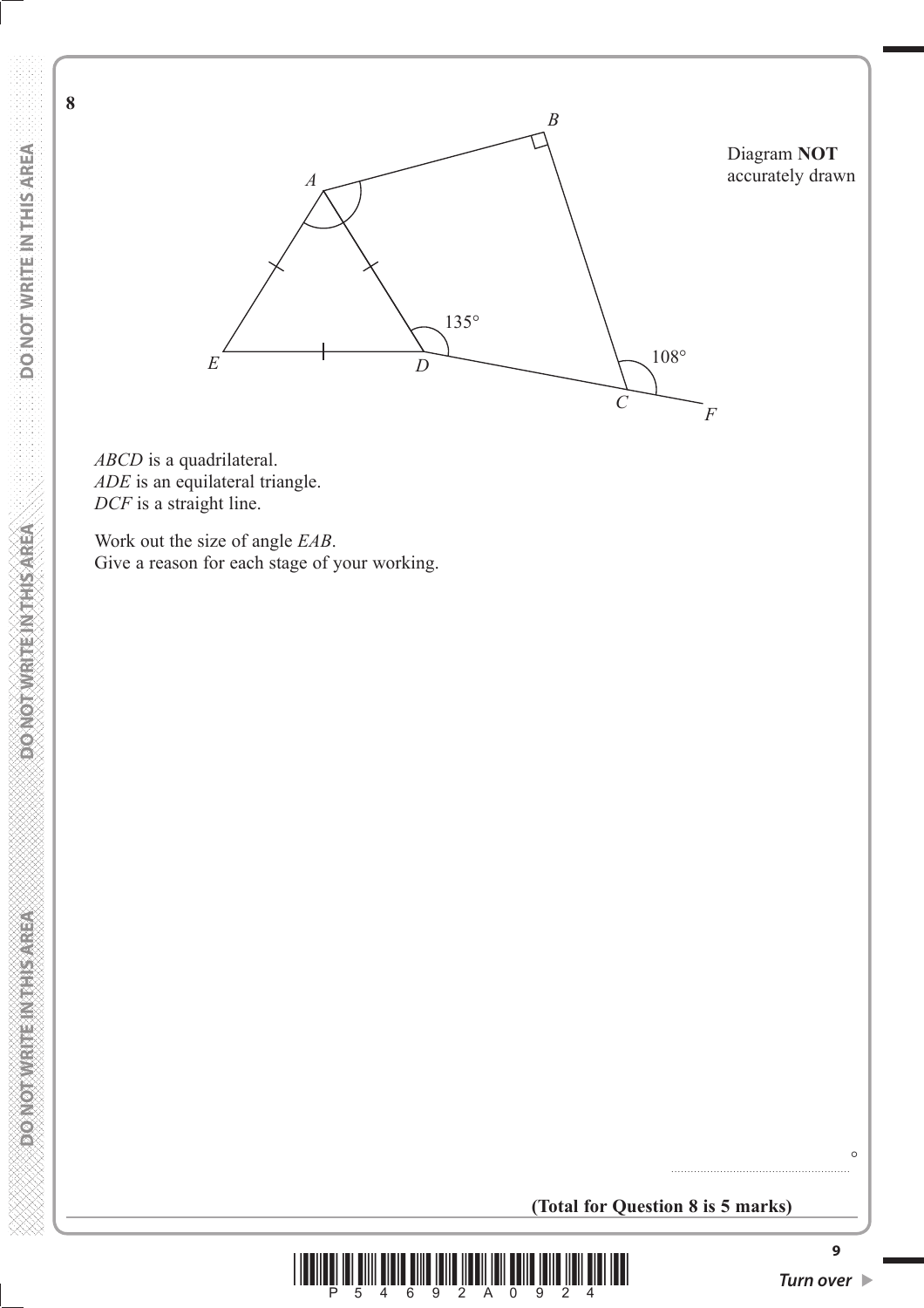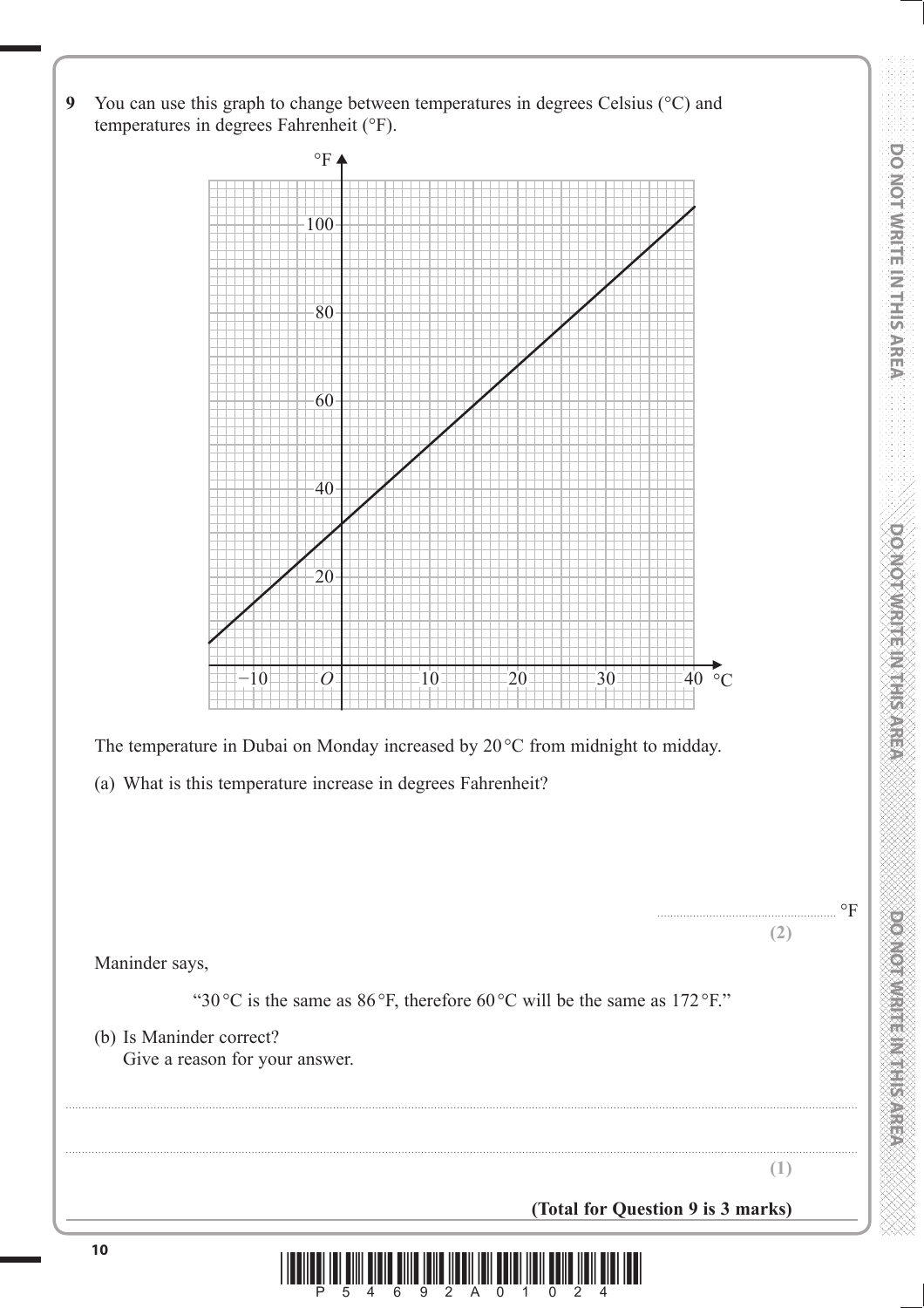**10** (a) Find the Lowest Common Multiple (LCM) of 12 and 20

(b) Find the Highest Common Factor (HCF) of 24 and 56

....................................................... **(2)**

....................................................... **(2)**

# **(Total for Question 10 is 4 marks)**

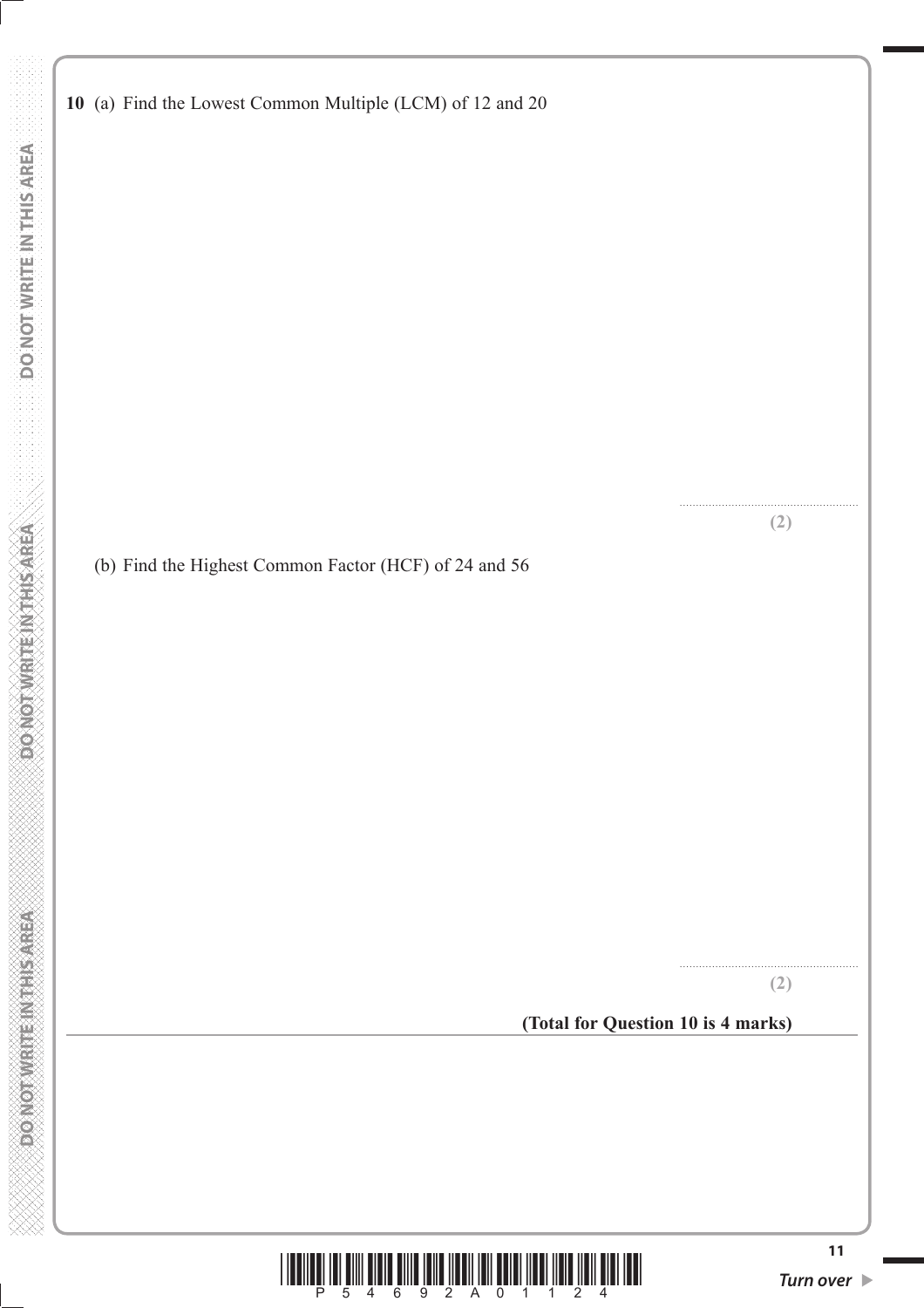**11**



 A wooden box measures 30 cm by 15 cm by 32 cm. The box has a lid.

A carton measures 5 cm by 5 cm by 5 cm.

 James has 110 cartons. He wants to put all these cartons in the box and be able to shut the lid.

 Can James put all 110 cartons in the box and shut the lid? Show your working clearly.

**(Total for Question 11 is 3 marks)**

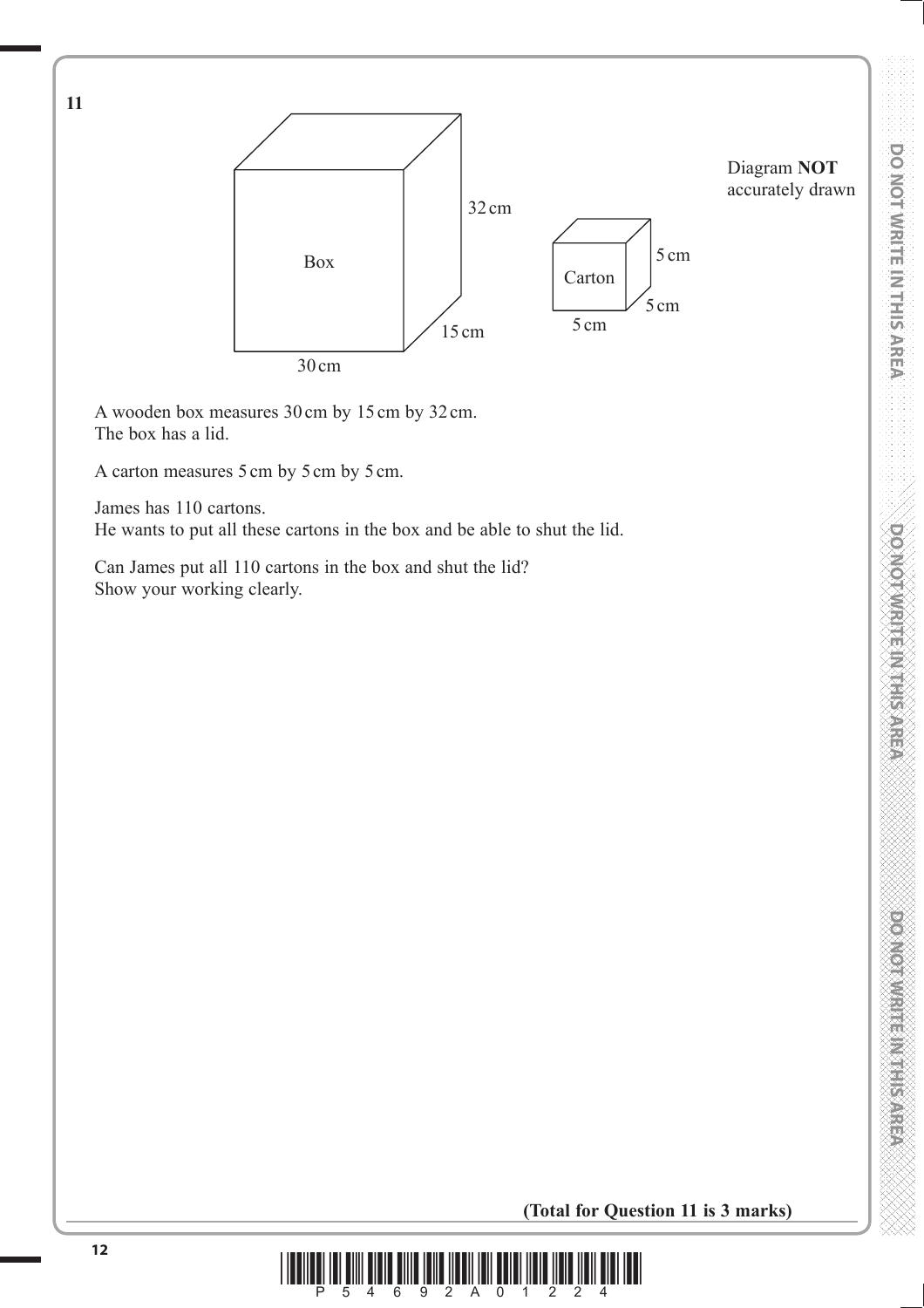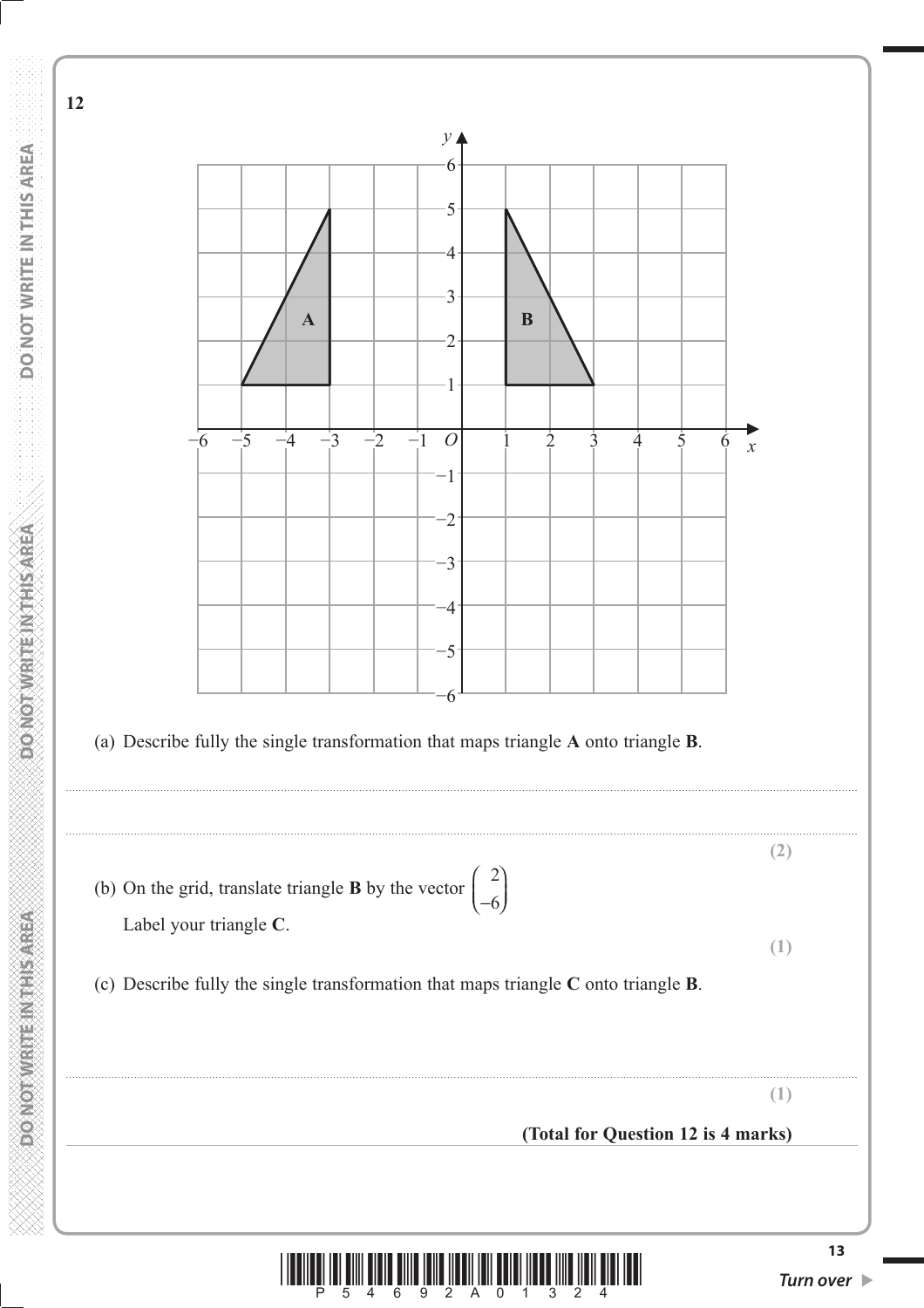**13** There are some people in a cinema.

3 5 of the people in the cinema are children.

For the children in the cinema,

number of girls : number of boys = 2 : 7

There are 170 girls in the cinema.

Work out the number of adults in the cinema.

**(Total for Question 13 is 5 marks)**

.......................................................

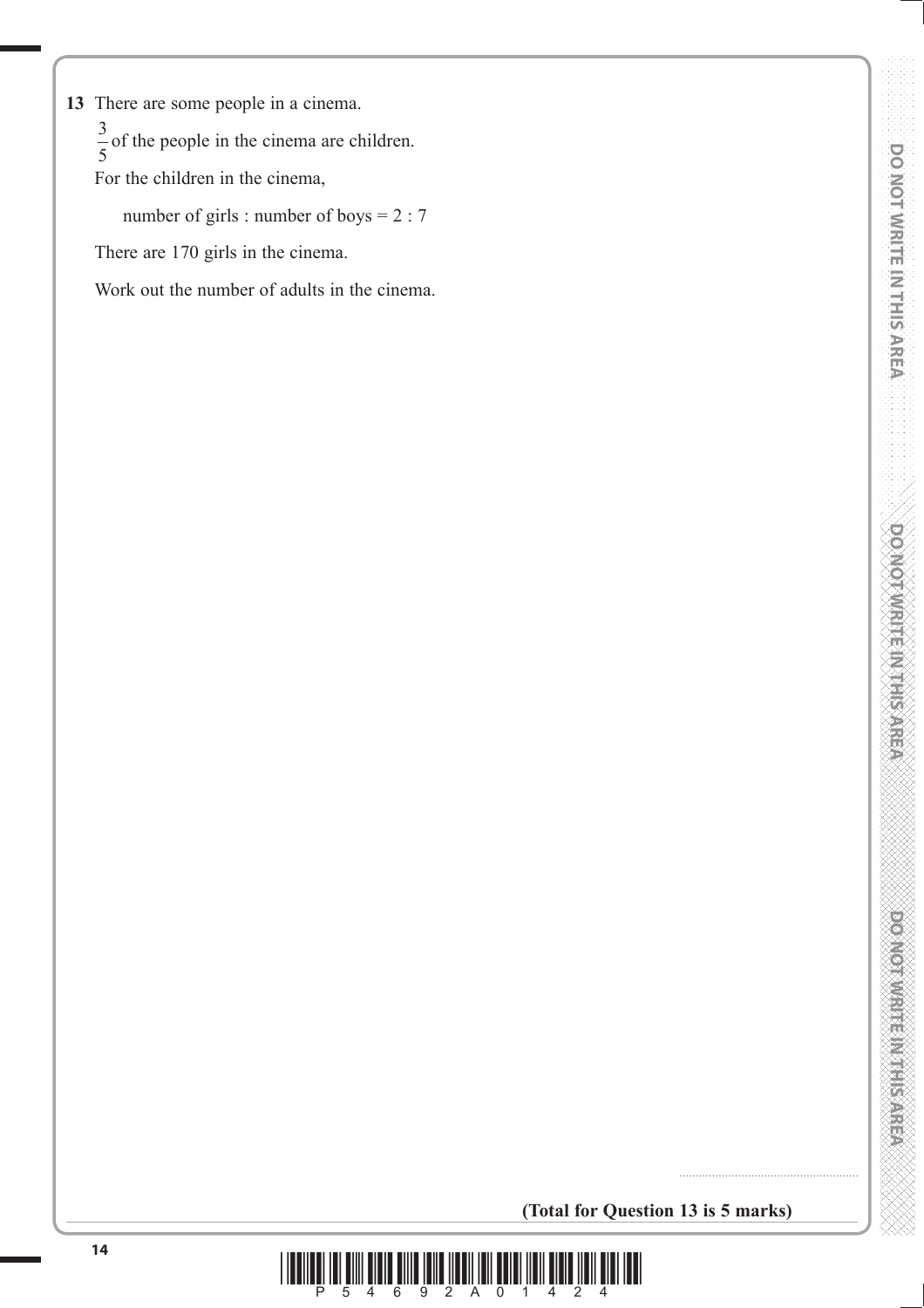



**DONOT WRITEINTHIS AREA**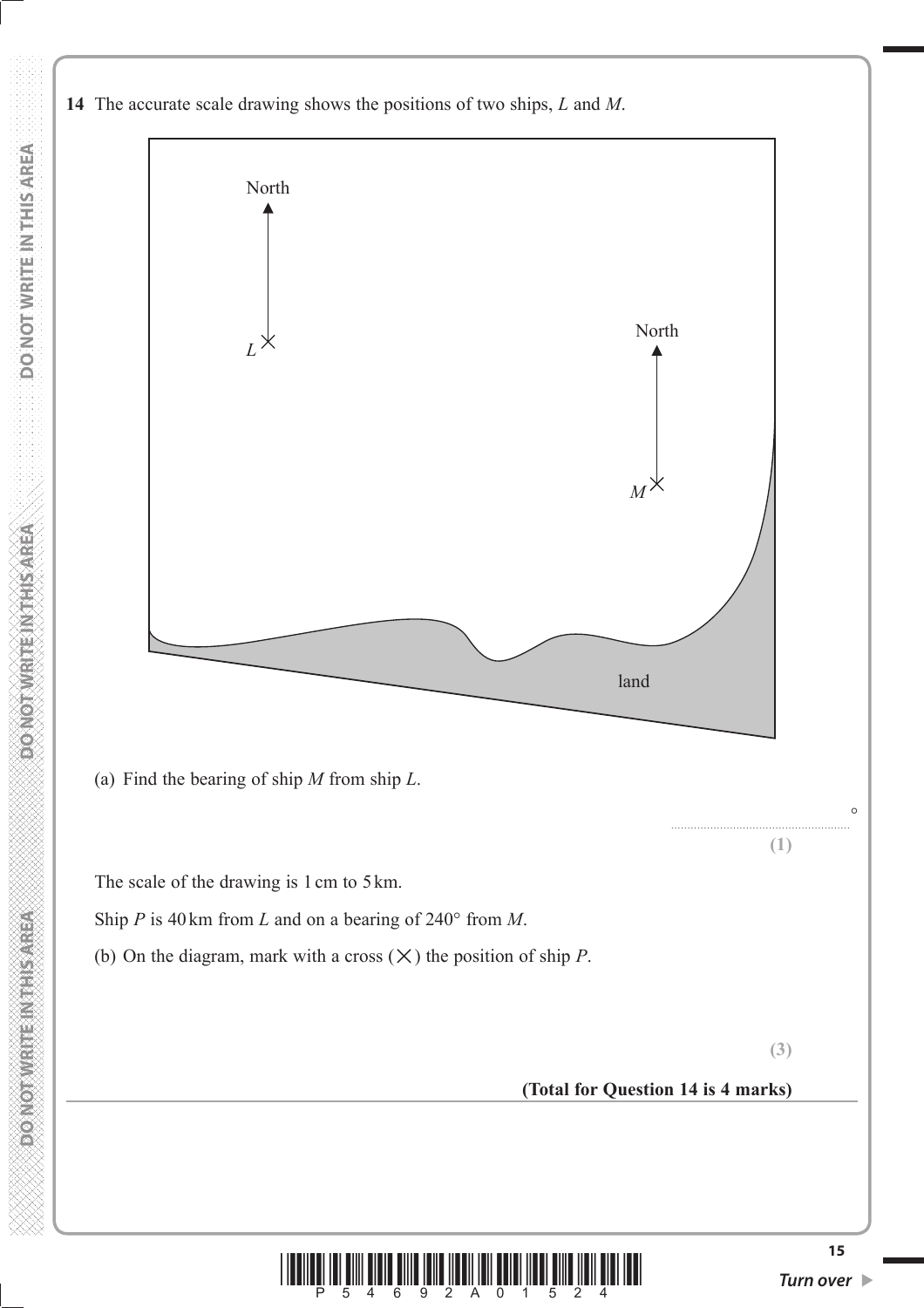**15** The table shows information about the weights, in kg, of 40 parcels.

| Weight of parcel $(p \text{ kg})$ | <b>Frequency</b>            |
|-----------------------------------|-----------------------------|
| $0 < p \leqslant 1$               | 19                          |
| $1 < p \leqslant 2$               | 12                          |
| $2 < p \leqslant 3$               | 5                           |
| $3 < p \leqslant 4$               | $\mathcal{D}_{\mathcal{L}}$ |
| $4 < p \leqslant 5$               |                             |

(a) Write down the modal class.

(b) Work out an estimate for the mean weight of the parcels.

 $kg$ **(4)**

....................................................... **(1)**

## **(Total for Question 15 is 5 marks)**



**DOOM OF A HEATHER WATER** 

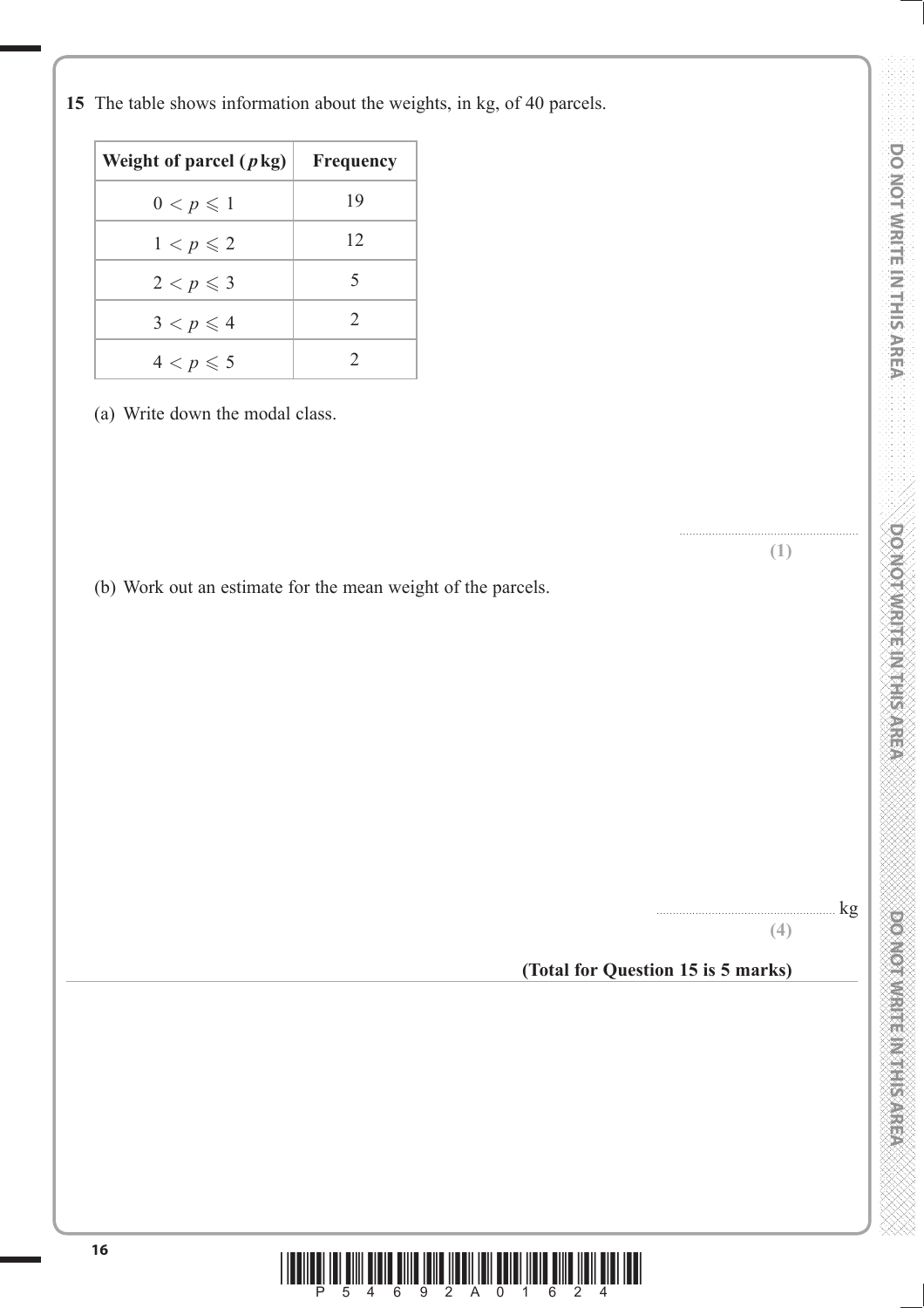**16** (a) Simplify  $y^5 \times y^9$ ....................................................... **(1)** (b) Simplify  $(2m^3)^4$ ....................................................... **(2)** (c) Solve  $5(x + 3) = 3x - 4$  Show clear algebraic working. *x* = ....................................................... **(3)** (d) (i) Factorise  $x^2 + 2x - 24$ ....................................................... **(2)** (ii) Hence, solve  $x^2 + 2x - 24 = 0$ ....................................................... **(1) (Total for Question 16 is 9 marks)**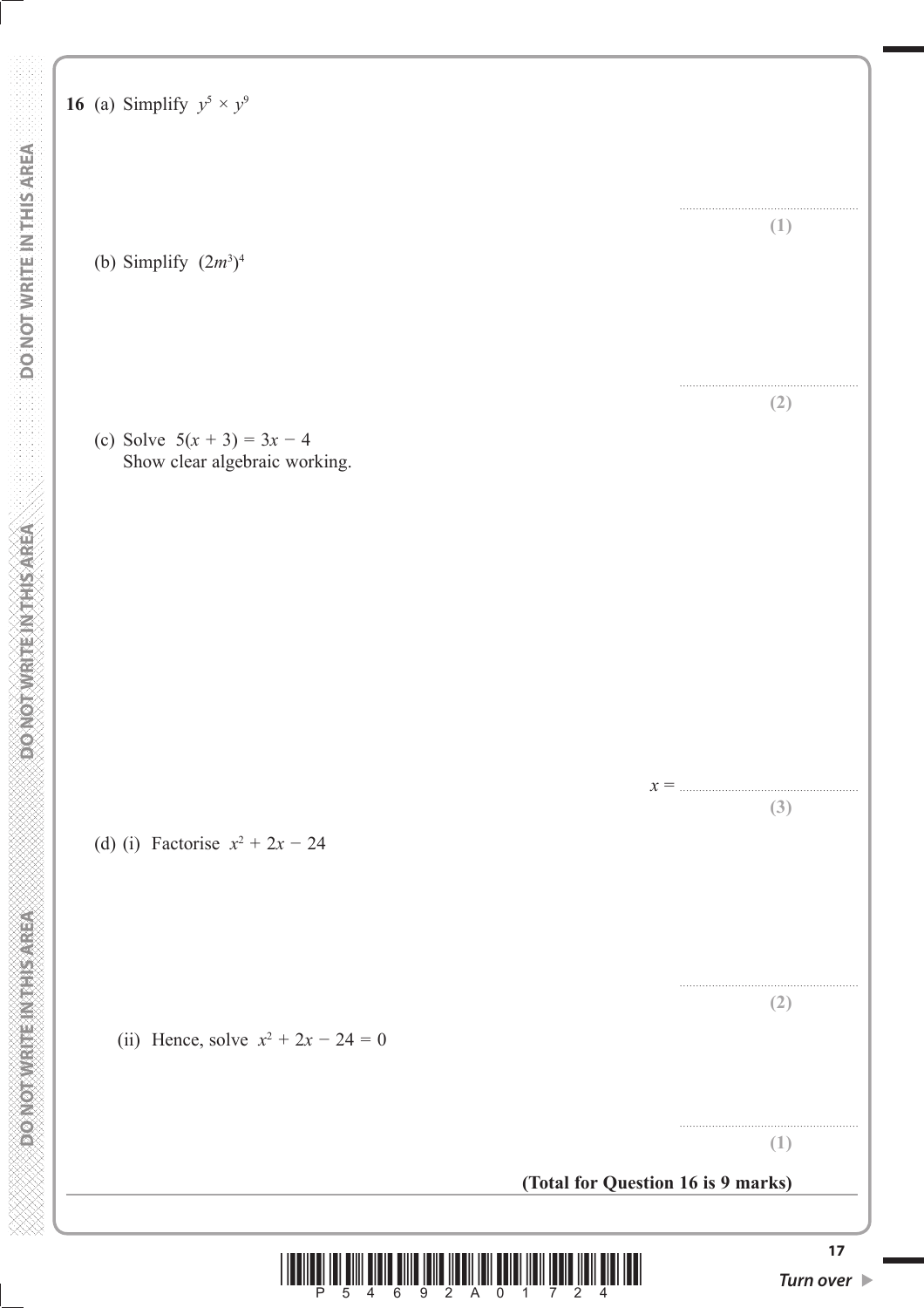

**<sup>18</sup>** \*P54692A01824\*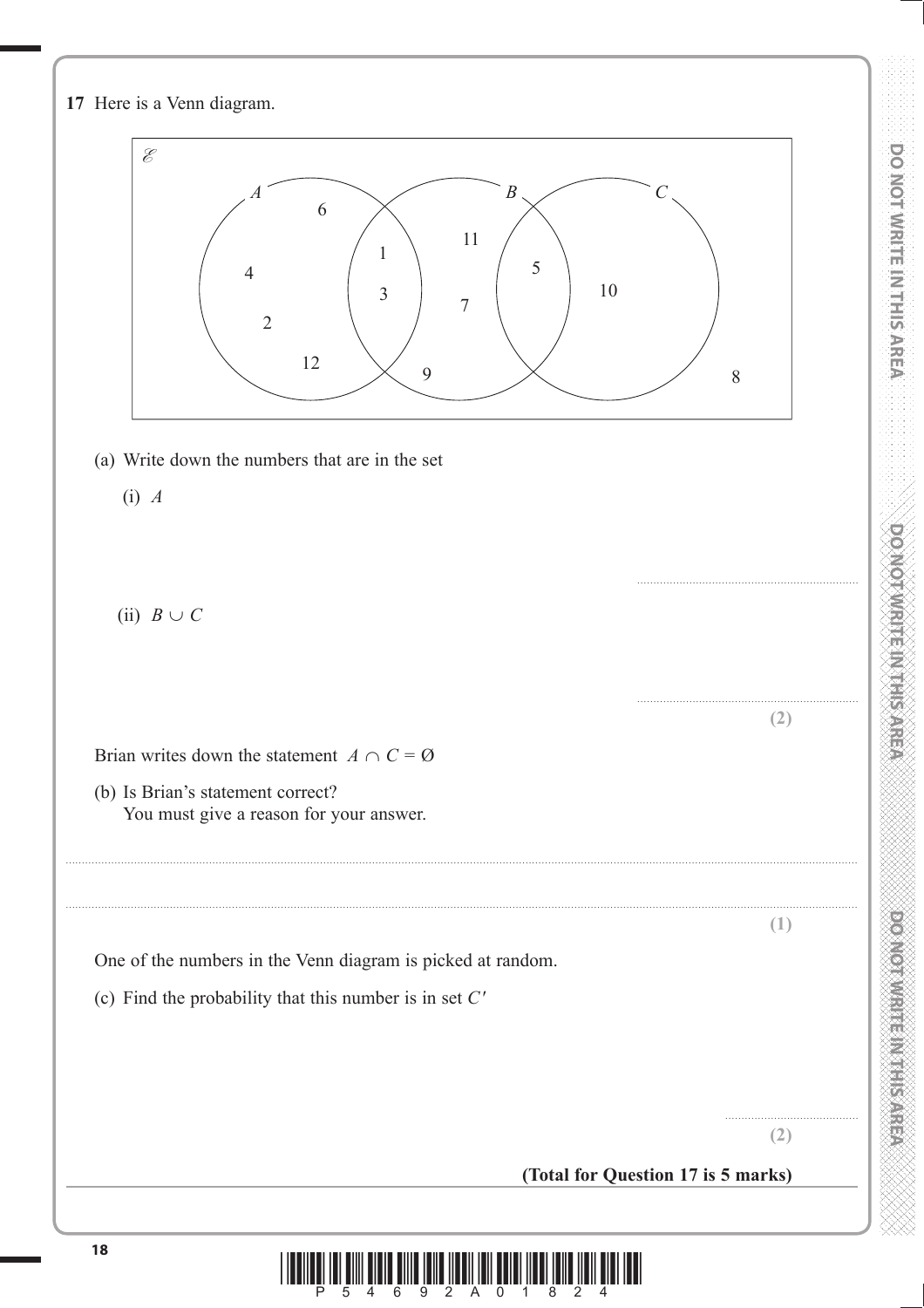

....................................................... **(1)**

....................................................... **(2)**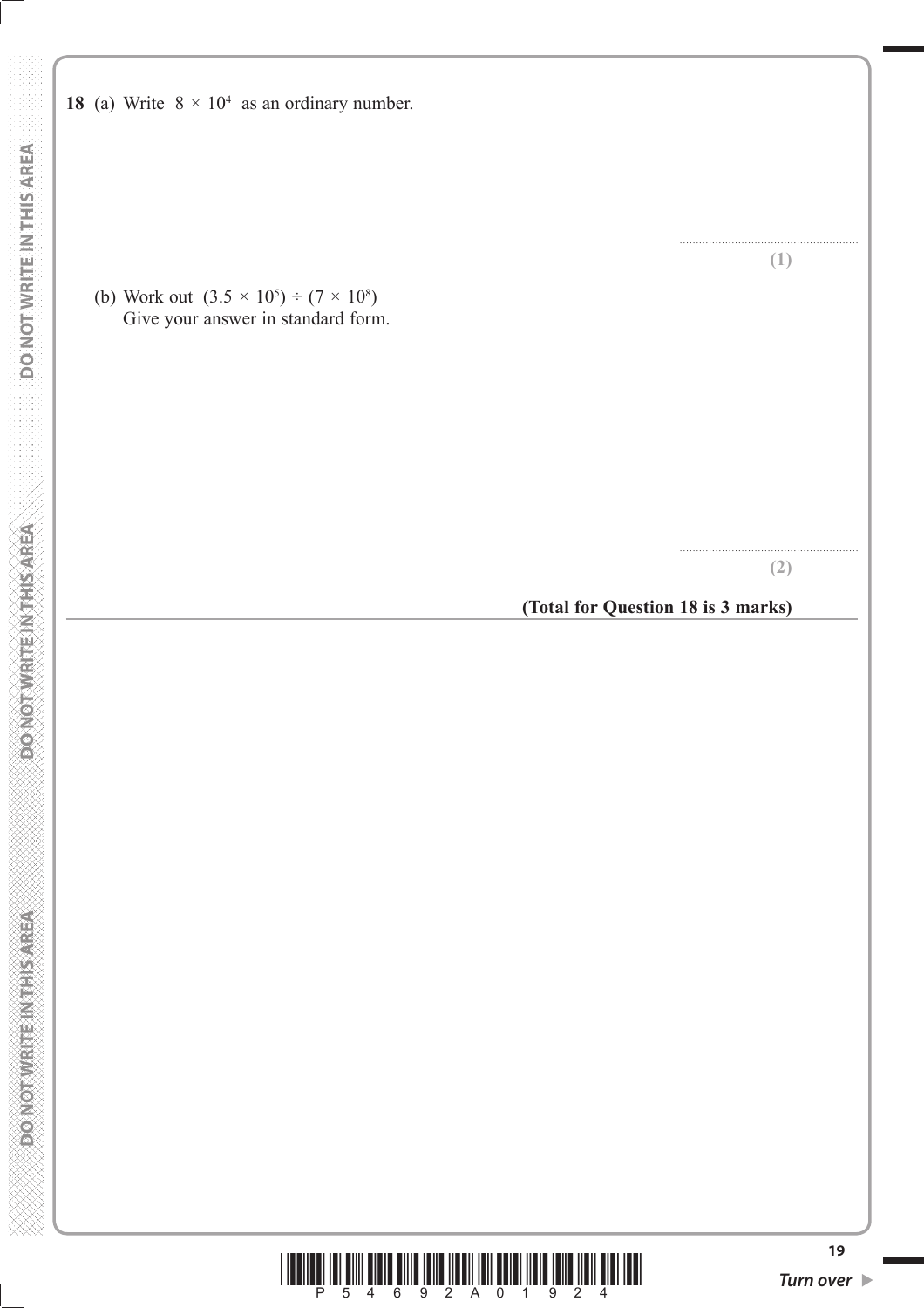

**POINT AND INTERNATIONAL PROPERTY**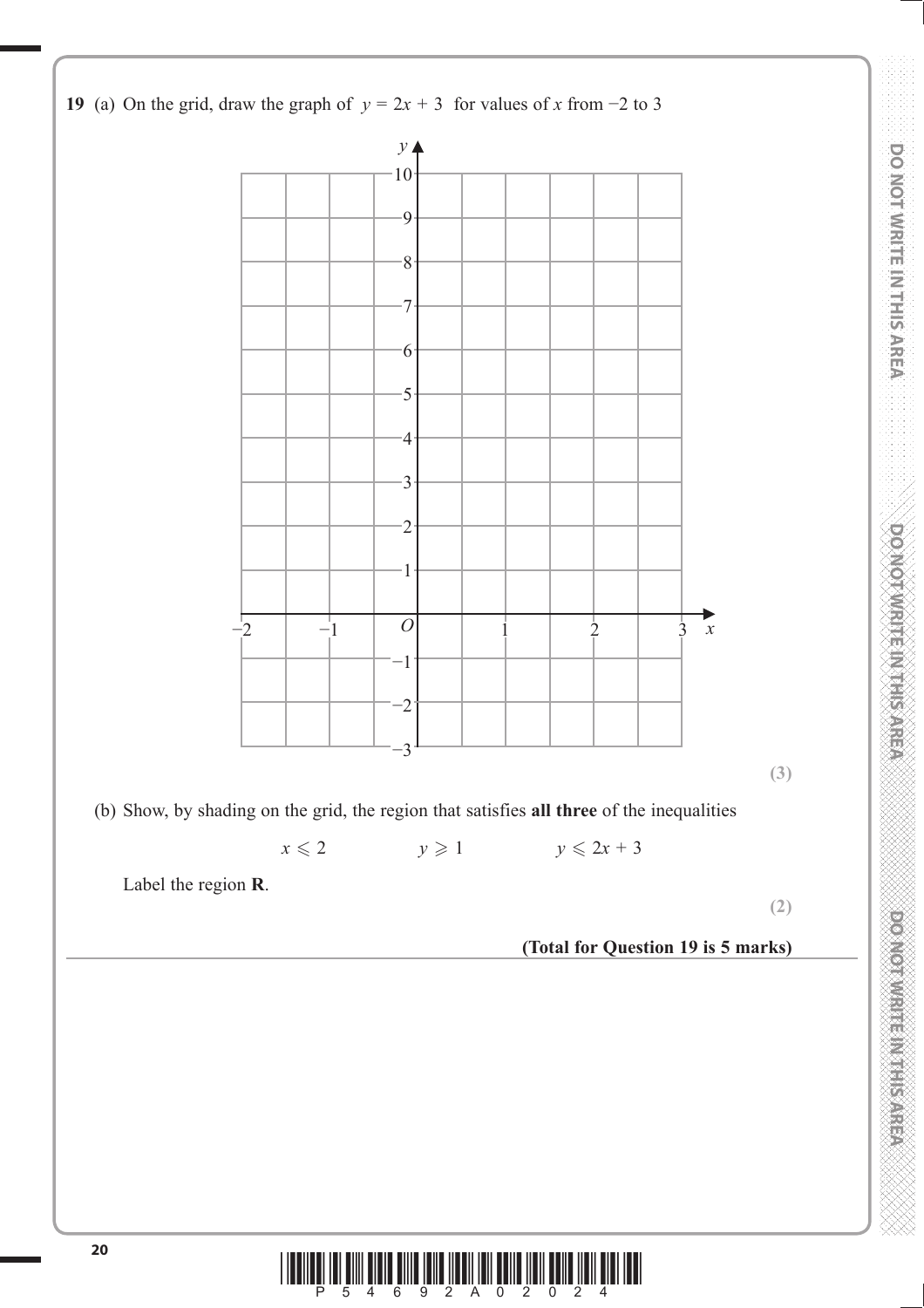

*M*, *N* and *P* are points on a circle, centre *O*. *MON* is a diameter of the circle.

*MP* = 3.5 cm *PN* = 9.7 cm

Angle  $MPN = 90^\circ$ 

 Work out the circumference of the circle. Give your answer correct to 3 significant figures. Diagram **NOT** accurately drawn

.cm

**(Total for Question 20 is 4 marks)**



**DO NOT WRITE IN THIS AREA**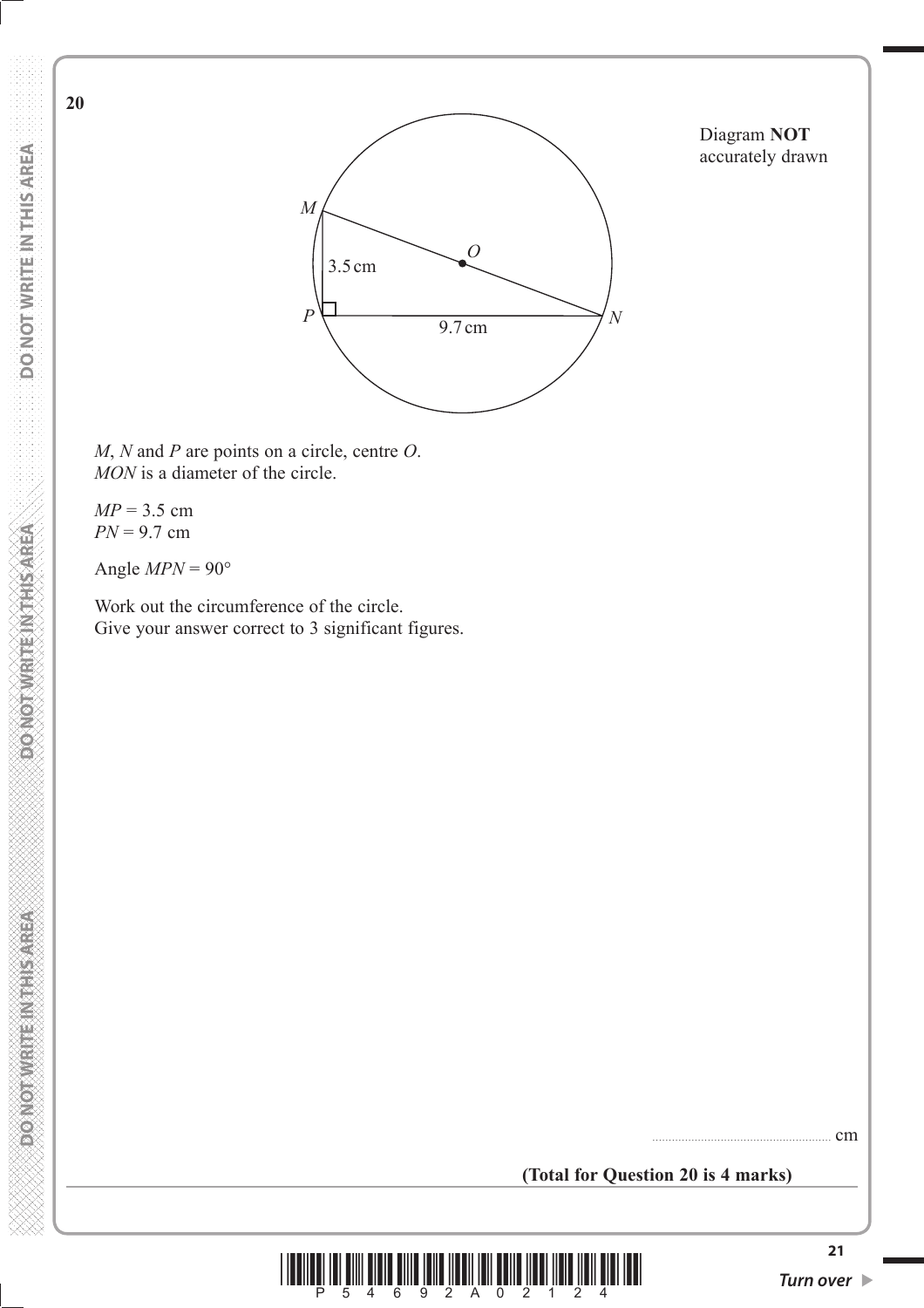|                                     | 22                                                                                 |                                    |     |
|-------------------------------------|------------------------------------------------------------------------------------|------------------------------------|-----|
| <b>TOTAL FOR PAPER IS 100 MARKS</b> |                                                                                    |                                    |     |
|                                     |                                                                                    | (Total for Question 21 is 6 marks) |     |
|                                     |                                                                                    | HKS                                | (3) |
|                                     |                                                                                    |                                    |     |
|                                     |                                                                                    |                                    |     |
|                                     |                                                                                    |                                    |     |
|                                     |                                                                                    |                                    |     |
|                                     | (b) Work out Jalina's salary before the increase.                                  |                                    |     |
|                                     | Jalina gets a salary increase of 5%<br>Her salary after the increase is HK\$252000 |                                    |     |
|                                     |                                                                                    |                                    | (3) |
|                                     |                                                                                    |                                    |     |
|                                     |                                                                                    |                                    |     |
|                                     |                                                                                    |                                    |     |
|                                     |                                                                                    |                                    |     |
|                                     |                                                                                    |                                    |     |
|                                     |                                                                                    |                                    |     |
|                                     |                                                                                    |                                    |     |
|                                     | Give your answer correct to the nearest HK\$.                                      |                                    |     |
|                                     | (a) Work out the value of the boat at the end of 3 years.                          |                                    |     |

DO NOTWRITE IN THIS AREA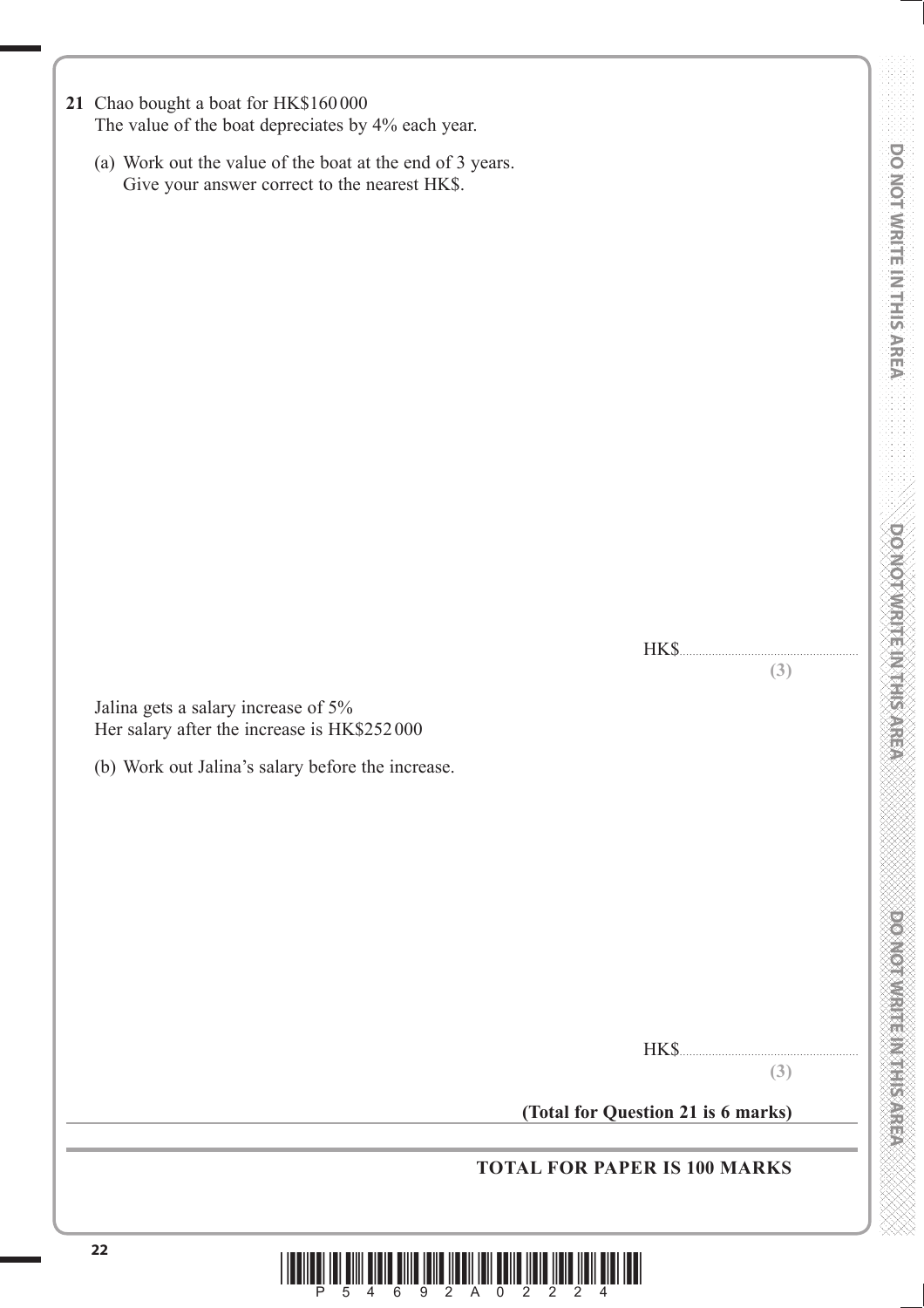

**BLANK PAGE**